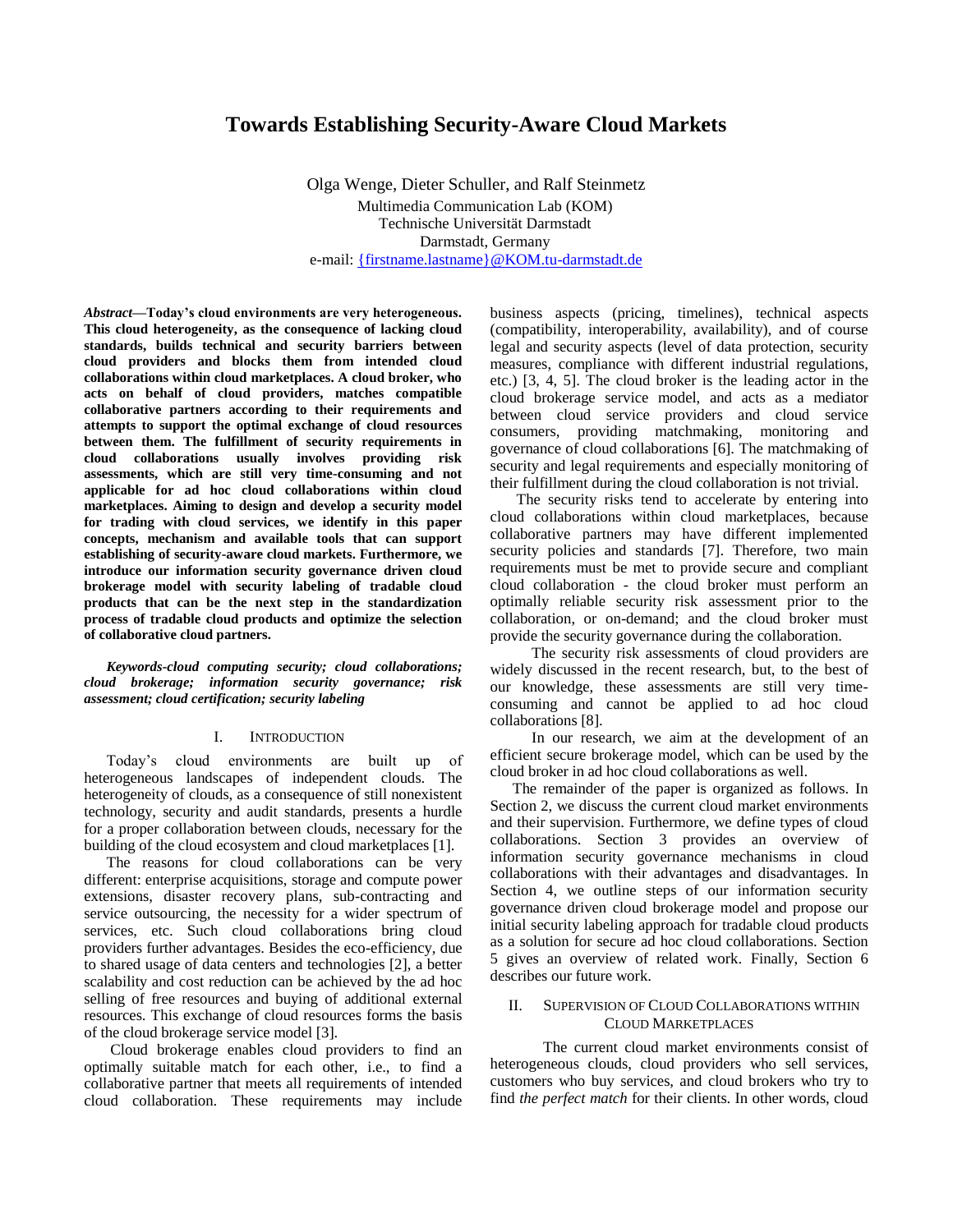markets present the aggregate of possible buyers and sellers of cloud services and cloud resources and the transactions between them that need to be controlled and properly supervised [9]. But the current cloud markets are not organized and supervised on the desired level, e.g., in comparison to financial or energy markets [10]. The financial markets are supervised by exchanges or other organizations that facilitate and oversee the trade, using physical locations (e.g., New York Stock Exchange (NYSE), Deutsche Börse (German Stock Exchange in Frankfurt), or European Energy Exchange (EEX) in Leipzig), or electronic systems (e.g., NASDAQ (National Association of Securities Dealers Automated Quotations), XETRA (Xchange Electronic Trading)). These are also regulated by different national and international authorities, e.g., U.S. Securities and Exchange Commission, Monetary Authority of Singapore, Energy Market Authority (EMA) in Singapore, Energy Community (EC) in Europe, etc [11]. Lack of control or supervision is one of main concerns of cloud collaborations within cloud marketplaces. The development of supervision approaches for the current cloud marketplaces, to provide *a fair and orderly cloud market*, is still at an embryonic stage. We propose the trading of cloud resources within predefined cloud collaborations as an interim solution to provide desired supervision and information security governance [9].

In [7] we identified three types of cloud collaborations with respect to the security critical areas: federated collaborations, loosely-coupled collaborations and ad hoc collaborations (as shown in Fig. 1) and examined their security issues and risks according to the following critical areas: legal risks, proprietary definitions of cloud services and deployment models, compliance and audit with regulators, insufficient level of security, data protection risk, data location risk, identity and data access risks, insufficient monitoring and incident response, portability risk, and insufficient information security governance.

Security requirements, relevant for cloud partners within each collaboration type, must be fulfilled to enter a collaboration and become a right to trade.

### *A. Federated collaborations*

 A federated collaboration assumes the usage of a socalled *metapolicy*, which includes all policies of all collaborative clouds. This metapolicy reduces the possibility of the occurrence of security incidents and breaches, as all security configurations and controls are fully pre-agreed between collaborative partners. But it may also be *a single point of failure*, since if any incident occurs; it will affect all collaborative partners (as they all have the same level of protection). Additionally, such type of collaboration does not support *autonomy* and cloud providers can lose their socalled *unique selling points* (USPs). Establishing of and agreeing on the metapolicy is very time-consuming and can be also compared with the *over-the-counter* (OTC) trading or with *a bilateral negotiation*.



Figure 1. Types of cloud collaborations and trade-offs between them

#### *B. Loosely-coupled collaborations*

 Loosely-coupled collaborations are more flexible and cover smaller (or regional) cloud environments, e.g., the European Union, the USA, Canada; or industry specific, e.g., financial or medical institutions. In this case, country or industry specific regulations, or *service level agreements*  (SLAs) can be used as a basis for their security policies. Such geographical or industry-specific regulatory requirements allow to group cloud providers and apply shared security controls for more efficient management of the security environment (e.g., as in a community cloud).

#### *C. Ad hoc collaborations*

Ad hoc collaborations do not presume any kind of preagreed security policies or SLAs, the signing of which can be very time-consuming and can hamper the dynamic of data transfer and service delivery. The security check must be provided ad hoc as well, or in the nearly real-time Ad hoc collaborations are the most critical ones and cannot be performed without a proper supervision and information security governance over them in the form of *a trusted security entity* (e.g., cloud broker, identity broker, etc.).

In our research, we focus on ad hoc cloud collaborations within cloud marketplaces, those security concerns and possible information security governance solutions that can support the establishment of a fair and orderly cloud market.

#### III. INFORMATION SECURITY GOVERNANCE IN CLOUD COLLABORATIONS

 In this section, we discuss the role of information security governance in cloud computing. Moreover, we outline information security governance mechanisms for different cloud collaborations identified in [7] with their *pros* and *cons*.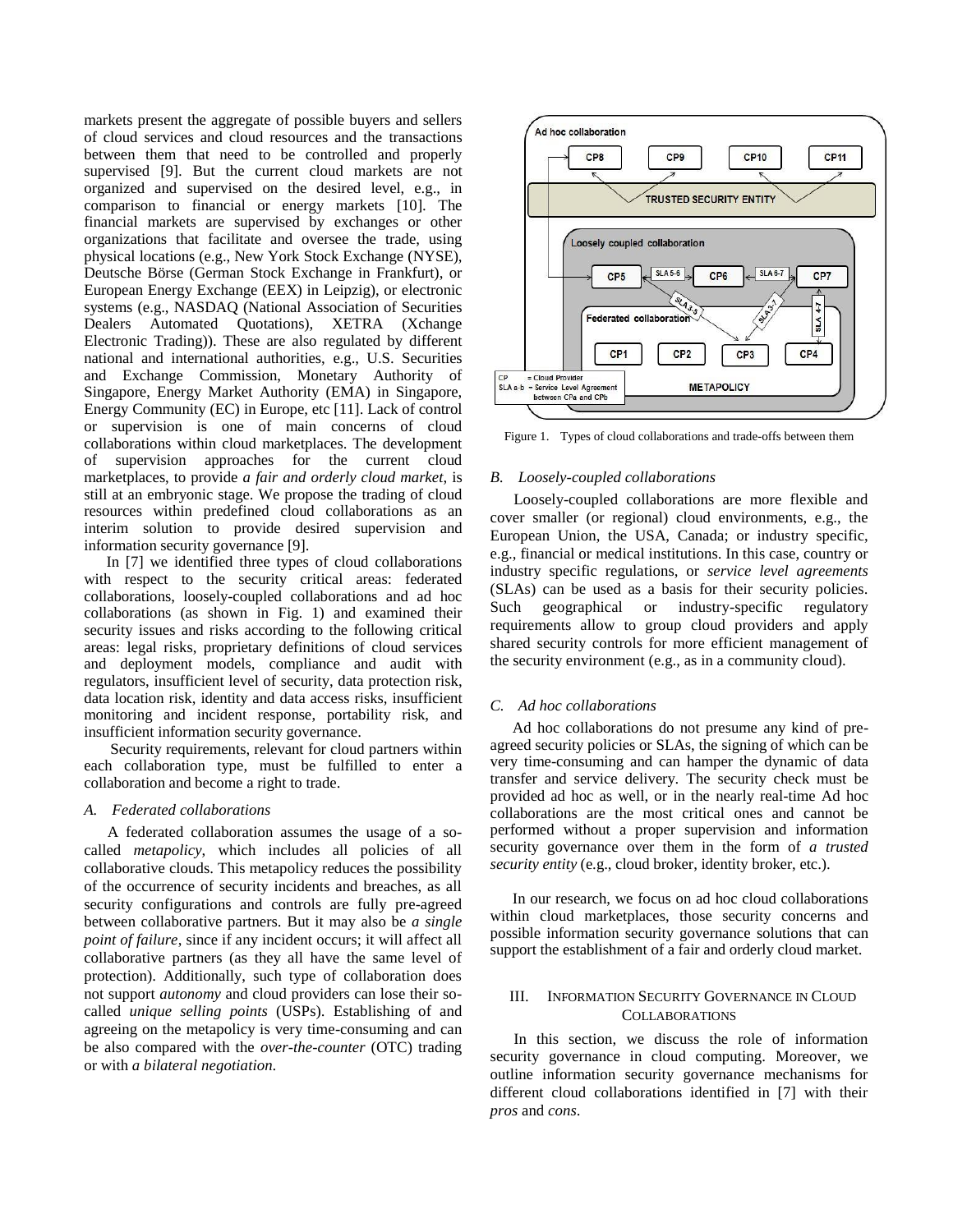Security issues are very critical in cloud computing [4]. Many aspects must be examined concerning security risks in the cloud paradigm: legal risks, data privacy and data protection risks, users' and providers' security levels, right to audit and information security governance processes.

 *Information Security (IS) governance* is a significant part of corporate governance in an enterprise and strives towards the understanding of the criticality of information security, endorsing the development and implementation of security programs and their alignment with business strategy. IS governance also takes the responsibility for performance management, reporting and risk management. In cloud computing, the role of IS governance has become enormously important, as enterprises deal with outsourced off-premise services with the involvement of diverse vendors and non-enterprise employees, whose compliance and activity must be monitored and reported [12, 13].

 To the best of our knowledge, there are three security mechanisms to provide security governance over cloud providers [7]: cloud certifications, cloud risk assessments, and trusted security entities. Table 1 lists the current security mechanisms for each type of described cloud collaborations.

### *A. Cloud certification*

 Cloud certification sounds very promising and gives a certain sense of trust. The most cloud certificates are based on best practices security frameworks and already existing security standards, such as ISO (International Organization for Standardization), NIST (National Institute of Standards and Technology), CSA (Cloud Security Alliance) and FISMA (Federal Information Security Management Act). Many countries are trying to provide their own cloud certification or accreditation authorities and programs, such as TrustedCloud in Germany, Governmental Cloud in the USA, EuroCloud in the EU. The main disadvantage of cloud certification is its *generality*. These certificates are not always sufficient for peculiar cases (e.g., for critical data, banking transactions, country laws) and should be adapted or extended with other security governance mechanisms (e.g., risk assessments, security policies and audit).

### *B. Cloud risk assessments*

 Cloud risk assessments are more granular and can be used with respect to different industries (banking, insurance, healthcare). Cloud risk assessments are also based on the existing risk assessments and are extended with specific vendor governance controls for availability, auditing and accountability. These risk assessments are provided by ISO, CSA, BSI (Bundesamt für Sicherheit in der Informationstechnik, Federal Office of Information Security in Germany), and ENISA (European Network and Information Security Agency), COBIT (Control Objectives for Information and Related Technology), ISACA (Information Systems Audit and Control Association), Basel Accords, and SOx (Sarbanes-Oxley Act).

 The risk assessment process is very time-consuming and mostly cannot be automated. Furthermore, in case of risk acceptance procedures or a necessary risk remediation, can be followed by numerous expensive complex bilateral agreements.

TABLE I. IS GOVERNANCE MECHANISMS IN CLOUD COMPUTING

| <b>IS</b><br>governance<br>mechanism | Type of cloud collaboration                                          |                                                                                                                                                                                                                          |                                                                                                                                                                                                                                                                                          |
|--------------------------------------|----------------------------------------------------------------------|--------------------------------------------------------------------------------------------------------------------------------------------------------------------------------------------------------------------------|------------------------------------------------------------------------------------------------------------------------------------------------------------------------------------------------------------------------------------------------------------------------------------------|
|                                      | <b>Federated</b>                                                     | Loosely-coupled                                                                                                                                                                                                          | Ad hoc                                                                                                                                                                                                                                                                                   |
| Cloud<br>certification               | Proprietary,<br><b>Best</b><br>practices                             | ISO 27000 [14],<br>NIST [15],<br>EuroCloud [16],<br>CSA [12],<br>NIST-FISMA <sup>[17]</sup>                                                                                                                              | in<br>As<br>loosely-<br>coupled,<br>but with<br>sufficient<br>evidence                                                                                                                                                                                                                   |
| Cloud<br>risk<br>assessement<br>(RA) | Proprietary,<br><b>Best</b><br>practices                             | ISO 27000 [14],<br>Shared program [18],<br>ENISA Audit [19],<br>CSA RA [24],<br>BSI Guidelines [12],<br>ISACA RA [21],<br>СОЫТ [22],<br>Basel II [4],<br>Basel III [4].<br>SO <sub>x</sub> [20].<br>Cloud-Leitstand [25] | loosely-<br>As<br>in<br>coupled,<br>but with<br>sufficient<br>evidence                                                                                                                                                                                                                   |
| Trusted<br>security<br>entity        | Not needed<br>or<br><b>Auditors</b><br>$[13]$ ,<br>Lawyers<br>$[22]$ | Auditors [13],<br>Lawyers [22],<br>Security experts                                                                                                                                                                      | Identity<br>federation<br>broker $[26]$ ,<br>Identity cloud agent<br>$[27]$ ,<br>Identity as a Sevice<br>$[28]$ ,<br>Security as a Service<br>$[7],$<br>SAML [26],<br>Data access<br>frameworks [27],<br>Data labeling [28],<br>Trusted platform<br>modules [29],<br>Single-sign-on [30] |

### *C. Trusted security entity*

 A trusted security entity concept is more dynamic, but currently does not cover all security aspects of cloud computing. It is mostly focused on identity and access management, ignoring infrastructure, network, and application security.

 The existing solutions, especially for ad hoc collaborations, do not cover the whole aspects of cloud security or need sufficient evidence for their implementation, e.g., monitoring and logging tools in place, or regular auditing. Some legal aspects can be outsourced to such trusted entities (authorities) that can assume the liability and responsibility.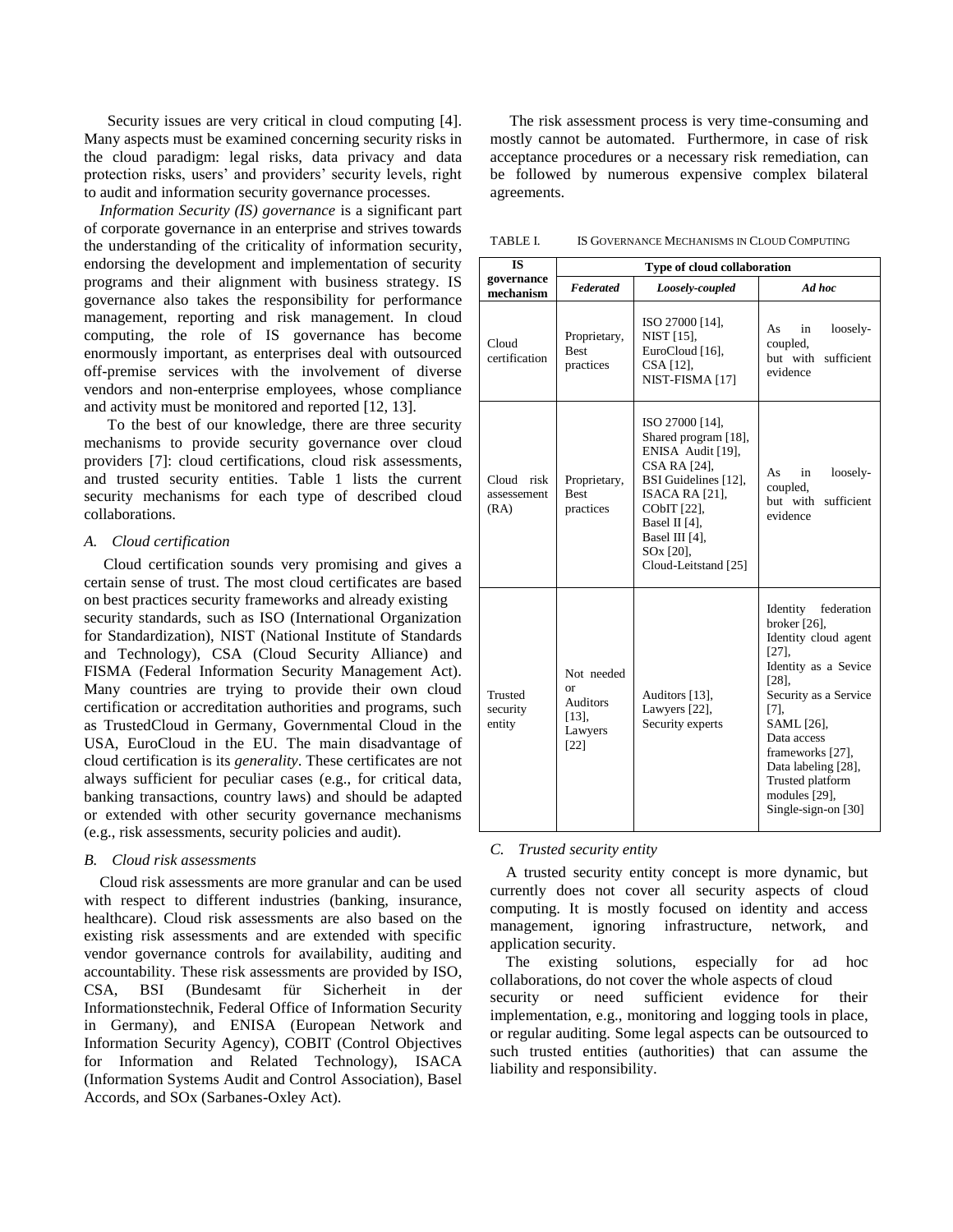To combine all the security aspects of cloud security and enable auditing and controlling of their fulfillment, a new, *"information security governance driven"* solution is needed.

### IV. AN INFORMATION SECURITY GOVERNANCE DRIVEN CLOUD BROKERAGE MODEL

 In this section, we present our initial IS governance driven cloud brokerage model as a new trusted security entity solution for cloud marketplaces.

 To start with, we examine the main features of the established stock exchange brokerage model [31] and use them to identify initial requirements on our IS governance driven cloud broker and its functionality, which we define as follows:

*1) The IS governance driven cloud broker (ISGDCB) brings cloud providers together and facilitates a secure collaboration between them;*

*2) The ISGDCB should include a full range of services necessary to cover the information security governance process - risk assessments, risk analysis, negotiations of security protection level agreements (SPLA), auditing and controlling of their fulfillment;*

*3) The IS governance process should be dynamic and with a low latency;*

*4) Any bilateral communication between cloud providers should be avoided, it should take place only via the ISGDCB;*

*5) The ISGDCB must be cloud provider independent, to avoid the so-called vendor lock-in effect;*

*6) The ISGDCB should be applicable for the "Everything as a Service" model.*

 On the basis of the described requirements, we suggest our IS governance driven cloud brokerage model, which consists of four modules: Pre-Governance, Collaboration, Governance, and Post-Governance.

*A. Module 1 - Pre-Governance*

 In this module, the ISGDCB defines a secure framework for a regulated collaboration between cloud providers. Three approaches can be used here:

*Approach 1* – ISGDCB creates and provides a risk assessment for cloud providers to classify their security level and criticality. This risk assessment must include all critical areas of cloud collaborations (legal and risk aspects, data protection policies, regulator's requirements for special countries and industries, etc.) [12]. The results of risk assessments in the form of cloud provider's labeling are then stored in the assessment database (AD) and used in the Module 2. The cloud providers' labeling must be sufficient

and up-to-date to make a proper provider selection for a potential collaboration. Recent research work shows that cloud provider labeling based on risk assessment results is very time-consuming and often very subjective, as security controls and security attributes are qualitative (and not quantitative) in their nature [10]. Therefore, we suggest Approach 2 to optimize this process step.

*Approach 2* – ISGDCB performs the security labeling (in addition to the technical specification) of all tradable products according to their security features: type of service (storage, application, database, etc.), geographical restriction, level of segregation, data protection criticality, related monitoring requirements (services), authentication, identity and accountability mechanisms, network security and encryption mechanisms, etc. This labeling should be granular enough to depict all compulsory data protection laws and regulatory policies related to the countries, where the products will be sold or bought.

*Approach 3* – ISGDCB provides both *Approach 1* and *Approach 2*, which can give a more transparent view of the whole security framework and establish a stronger regulated cloud market. But this approach is more time-consuming and it makes sense to apply it only to high critical cloud products, e.g., databases with personal data.

### *B. Module 2 – Collaboration*

 In this module, cloud providers send their collaboration requests for buying or selling of products to the ISGDCB. The ISGDCB matches the cloud providers' labeling (if needed also products' labeling) using the assessment database (AD) and let the "security compatible" cloud providers collaborate.

### *C. Module 3 – Governance*

 The relevant IS governance processes must be established in this module. The ISGDCB monitors and regulates the fulfillment of these IS governance processes by cloud providers during their collaborations. To monitor IS governance processes, proper security protection level agreements (SPLA) must be set for each type of collaboration. SPLAs include the roles and responsibilities of the collaborative cloud providers, timelines, event-based patterns, penalties in case of any SPLA violations, and the incident response management process.

 The definition of the event-based patterns for the monitoring is not trivial. The ISGDCB must know *what*  must be monitored in the real-time and *how* to use these events optimally to detect any violations and provide the relevant incident response to report and (if possible) remediate occurring violations.

## *D. Module 4 – Post-Governance*

 The ISGDCB stores, checks and reports the logging and auditing information of the IS governance processes and cloud collaborations to comply with accountability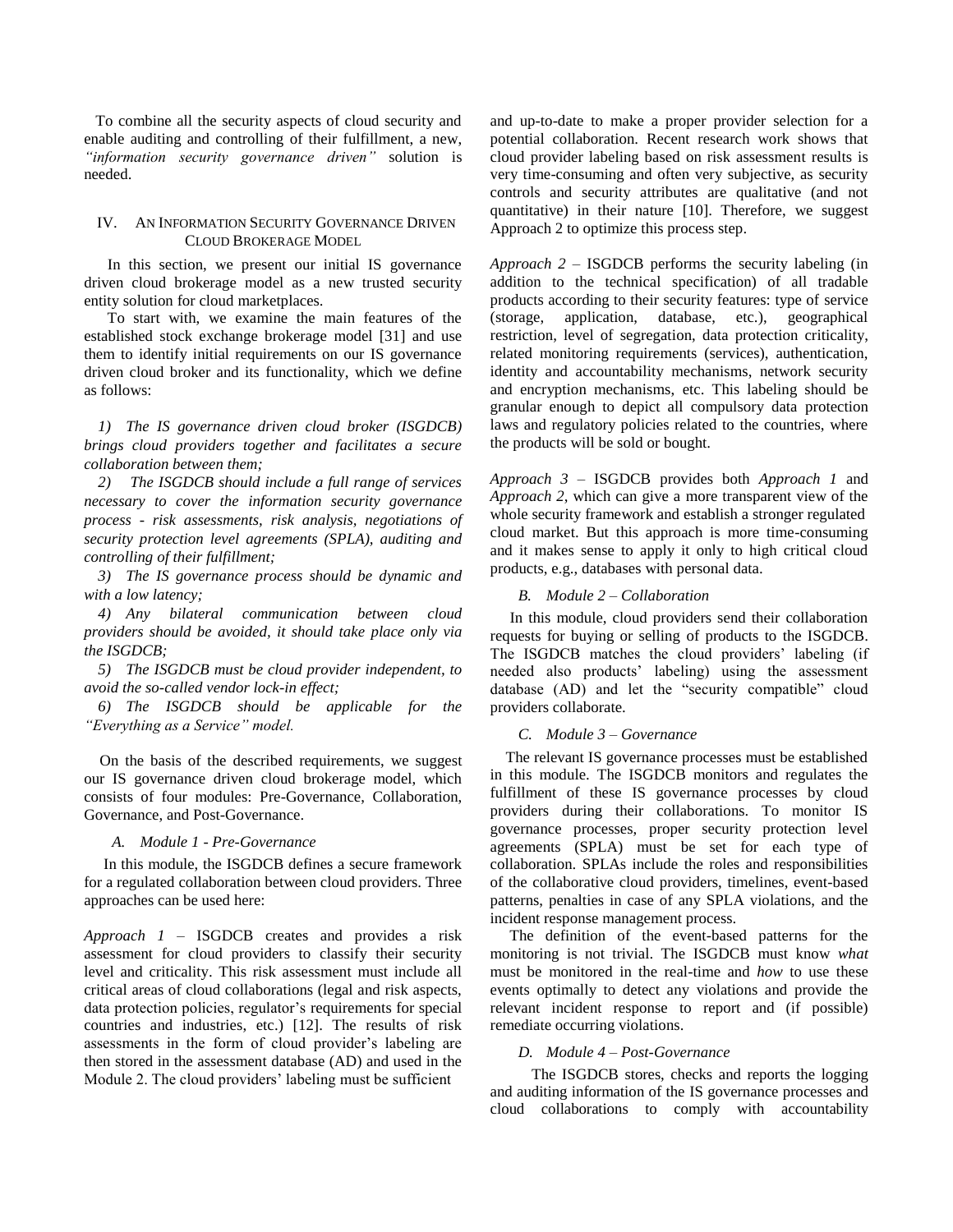requirements and for eventual forensic investigations. The ISGDCB can provide collaborative cloud providers with auditing or logging information, if this requirement was preagreed.

 We suppose that our proposed initial IS governance driven cloud brokerage model can optimize the selection of collaborative partners. Furthermore, we believe that our security labeling approach can be the next step in the standardization process of tradable cloud products. Our model can be applied to all types of cloud collaborations within cloud marketplaces.

#### V. RELATED WORK

 Collaboration among cloud providers with respect to security and privacy is widely discussed in the recent literature.

 Xin and Datta [32] explore how the social factor "trust" can enable cloud providers' collaborations in decentralized setting to complement their resource. The authors propose a framework, based on Dirichlet distribution, which combines disparate trust information from direct interactions and from (indirect) references among service providers, as well as from customer feedbacks. Using such information service providers decide whether to initialize collaborations by selecting trustworthy partners. Technical parameters, security check are not considered in their work.

 Almorsy, Grundy, and Ibrahim [33] introduce a cloud security management framework based on aligning the FISMA standard to fit with the cloud computing model, enabling cloud providers and consumers to be security certified. This framework is built on top of a number of security standards that assist in automating the security management process. The automation is based on the results of risk assessments that are compared to the service descriptions. The authors cover only technically measurable results for the scoring and do not use labelling.

 Nair et al. [34] propose a cloud bursting and cloud brokerage model to broker between multiple cloud providers and to aggregate them into composite services. The models are based only on the identity access management (IAM) namely, user credentials, to verify their identity.

 Tossi et al. [35] explore in their research Cloud Federations, a recent paradigm that enables outsourcing requests to other federation members for IaaS providers in order to avoid spikes and become cheaper VMs. The authors propose policies that help in the decision-making process to increase resources utilization, fulfillment of QoS requirements, and profit in a Cloud federation environment. Security policies are not yet considered in their work.

 Nguyen et al. [36] introduce the Monterey Security Architecture (MYSEA), which addresses the need to share high-value data across multiple domains of different classification levels while enforcing information flow policies. This architecture allows users with different security authorizations to securely collaborate and exchange information using commodity computers and familiar commercial client software that generally lack the

prerequisite assurance and functional security protections. MYSEA seeks to meet two compelling requirements: enforcing critical, mandatory security policies, and allowing access and collaboration in a familiar work environment. Recent additions to the MYSEA design expand the architecture to support a cloud of cross-domain services, hosted within a federation of multilevel secure servers. This model maintains the federated control necessary to support and protect cross-domain collaboration within the enterprise. The resulting architecture shows the feasibility of highassurance collaboration, but not in the context of trading.

To the best of our knowledge, we are the first who explores the building of cloud collaborations in the context of traiding with cloud resources undder fulfillment of information security requirements.

### VI. CONCLUSION AND FUTURE WORK

 In our work, we gave an overview of the types of cloud collaborations from the security perspective and outlined the role of the IS governance in the cloud collaborations.

 We also described advantages and disadvantages of the existing IS governance mechanisms – cloud risk assessments, cloud certifications, and trusted security entities.

 Furthermore, we proposed our IS governance driven cloud brokerage model, which can bring more dynamic in cloud collaborations by using security labeling of tradable cloud products instead of requiring long lasting negotiations and assessment processes on the cloud providers' side. The ISGDCB takes over this role, ensures the quality of related IS governance processes, and provides transparency to collaborative cloud providers.

 Our future work aims at the technical implementation and simulation of our IS governance driven cloud brokerage model to identify and improve its weak points. Furthermore, we plan to analyze security labeling mechanisms for tradable products and their requirements to provide a proper security framework for the Pre-Governance module. Our security labeling for cloud products can support the standardization of cloud products and cloud markets, which is necessary for the building of the secure cloud ecosystem.

 Our next challenge is the definition and technical implementation of event-based patterns to establish an optimal real-time monitoring of the IS governance processes and detection of occurring security breaches and violations during ad hoc collaborations within cloud markets.

### ACKNOWLEDGMENT

 This work is supported in part by E-Finance Lab e. V., Frankfurt am Main, Germany [\(http://www.efinancelab.com\)](http://www.efinancelab.com/).